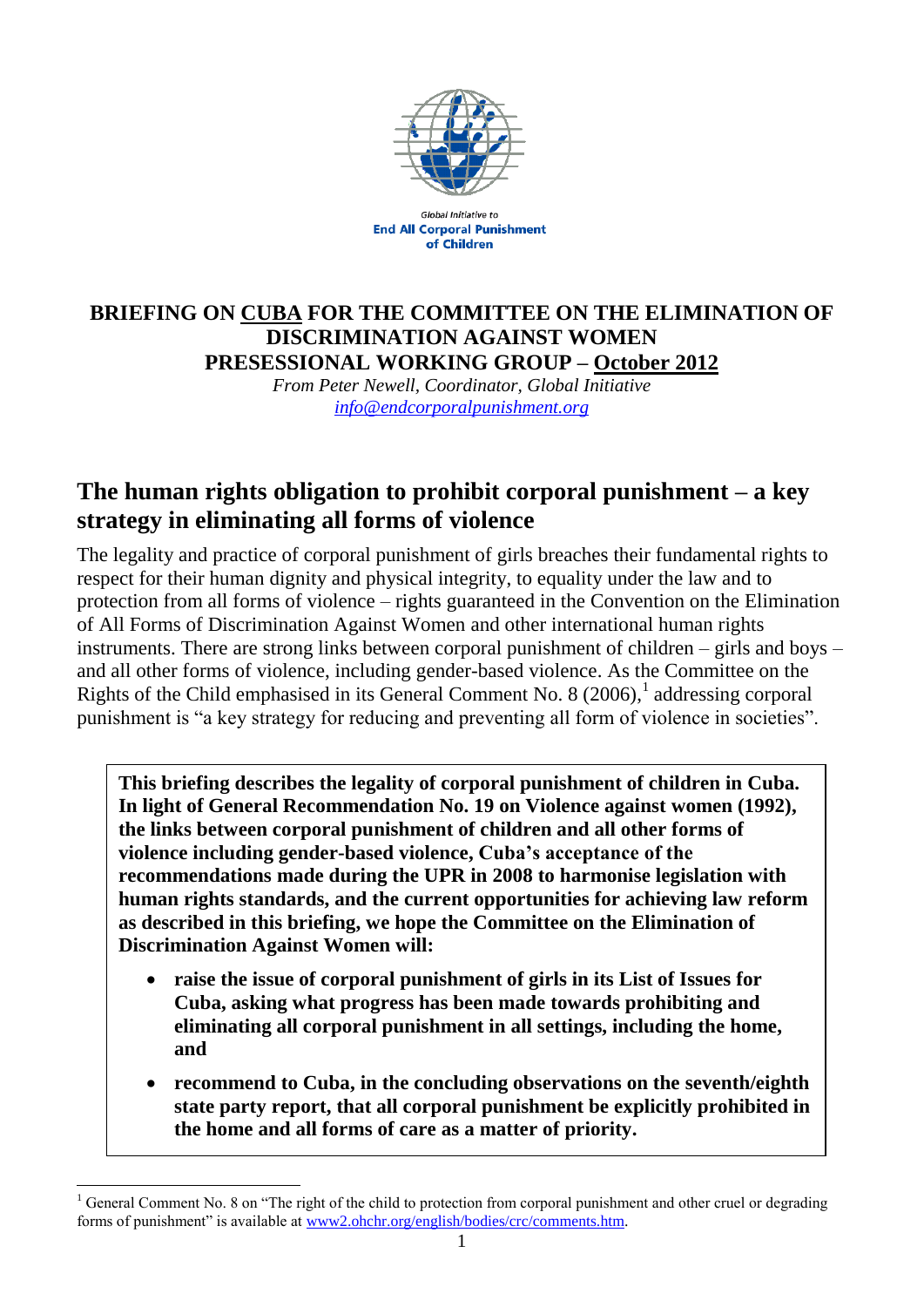#### **1 Cuba's seventh/eighth report to CEDAW**

1.1 The seventh/eighth report of Cuba to CEDAW (14 April 2012, CEDAW/C/CUB/7-8) describes legal and other measures aimed at combating violence against women and girls. It refers to the drafting of a new Family Code which is intended to harmonise the Code with the Convention on the Elimination of All Forms of Discrimination Against Women and the Convention on the Rights of the Child and includes an "expansion" of the "duties and rights inherent in parental authority, custody and care of minors" (para. 313). The report makes no reference to corporal punishment of children – violence which may lawfully be inflicted on girls and boys in the home and other settings under the guise of "discipline".

### **2 The legality of corporal punishment of children in Cuba**

2.1 In Cuba, corporal punishment of children is unlawful in the penal system, schools and possibly care institutions but it is lawful in the home and some forms of care.

2.2 In the **home**, the Family Code (1975) permits "adequate and moderate correction" of children by parents (article 86) and guardians (article 152).

2.3 With regard to **schools**, the Government has stated that corporal punishment is prohibited in schools, but we have yet to verify that prohibition is explicit. In commenting on recommendations issued in 2011 by the Committee on the Rights of the Child, the Government stated that Resolution 165/2006 of the Ministry of Education approving the Regulations on the discipline of work in educational activities (Resolución 165 de 2006 del Ministerio de Educación que aprueba el Reglamento Ramal de la disciplina del trabajo en la actividad educacional) prohibits corporal punishment in schools.<sup>2</sup>

2.4 In the **penal system**, corporal punishment is unlawful as a sentence for crime and as a disciplinary measure in penal institutions. Article 30(11) of the Criminal Code states that "those sanctioned may not be subjected to corporal punishment, nor is it admissible to employ against them any measure entailing humiliation or a loss of dignity".<sup>3</sup>

2.5 Corporal punishment is lawful in **alternative care settings** under the right of correction of guardians in the Family Code (see above). In 2011 the Government stated to the Committee on the Rights of the Child that corporal punishment is prohibited in institutions but cited only the above mentioned Resolution relating to education.<sup>4</sup>

## **3 Immediate opportunities for achieving law reform to prohibit corporal punishment**

3.1 As noted above, a draft new Family Code is under consideration and proposed amendments are in part focused on the concept of parenthood. This provides an immediate opportunity for the Government to fulfil its obligation under human rights law to give girls and boys the same legal protection from assault that adults already enjoy.

3.2 Indications are that the Government intends to ensure that the law no longer condones corporal punishment of children by parents and guardians. In its written replies to the

Report to CRC 2009, para. 233; also report to CAT 2011

 $\overline{a}$ <sup>2</sup> Opiniones del Gobierno de la República de Cuba sobre el documento CRC/C/CUB/CO/2 contentivo de las Observaciones finales del Comité de los Derechos del Niño sobre el segundo Informe periódico de Cuba (?2011), pp. 7-8

<sup>4</sup> Opiniones del Gobierno de la República de Cuba sobre el documento CRC/C/CUB/CO/2 contentivo de las Observaciones finales del Comité de los Derechos del Niño sobre el segundo Informe periódico de Cuba (?2011), pp. 7-8